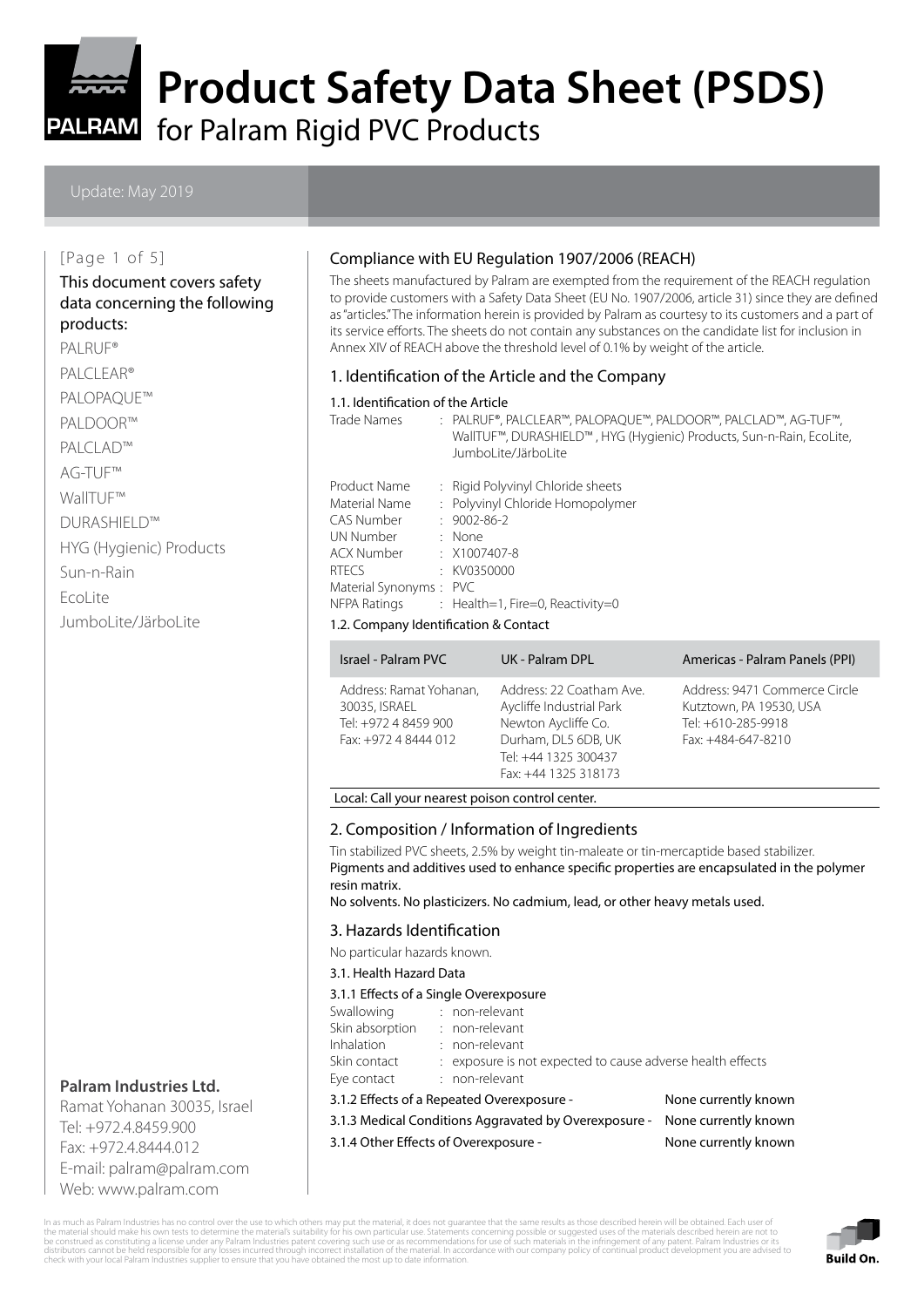

PALRAM for Palram Rigid PVC Products

### [Page 2 of 5]

## This document covers safety data concerning the following

## products:

PALRUF® PALCLEAR® PALOPAQUE™ PALDOOR™ PALCLAD™ AG-TUF™ WallTUF™ DURASHIELD™ HYG (Hygienic) Products Sun-n-Rain EcoLite JumboLite/JärboLite

## **Palram Industries Ltd.**

Ramat Yohanan 30035, Israel Tel: +972.4.8459.900 Fax: +972.4.8444.012 E-mail: palram@palram.com Web: www.palram.com

#### 4. First Aid Measures

In general handling the material will not cause accidents.

#### 4.1. Inhalation

Route of entry – inhalation: No

If exposed to combustion fumes in high concentration - bring victim to fresh air. Medical attention needed.

4.2. Ingestion Route of entry – ingestion: No

#### 4.3. Skin Contact

Burns resulting from accidental contact with molten material must be flushed immediately with cold water.

Do not remove the polymer from the skin. Medical attention needed.

4.4. Skin Absorption Route of entry – skin: No

#### 4.5. Eye Contact

Like any foreign body, can cause mechanical irritation. Consult physician.

### 4.6. Notes for Physician

There are no specific notes.

### 5. Fire Fighting Measures

#### 5.1. Extinguishing Media

Water spray or CO<sub>2.</sub> CO<sub>2</sub> is less recommended due to lack of cooling capacity.

5.2. Extinguishing Media To Avoid

No information currently available.

#### 5.3. Special Fire Fighting Procedures

Personnel without suitable respiratory apparatus should leave the affected area to prevent exposure to toxic or combustible gases.

#### 5.4. Special Protective Equipment for Firefighters

Positive-pressure self-contained breathing apparatus, protective closing, gas mask approved for acid vapours.

#### 5.5. Unusual Fire and Explosion Hazards

PVC is a self extinguishing fire retardant material, that being exposed to open fire and high temperatures decomposes emitting large quantities of HCl, which tends to extinguish the flames. It does not continue to burn after ignition without an external fire source. HCl has a strong acidic odor that causes sensory alert at very low concentrations. HCl odor threshold = 0.77 ppm. Exposure to high concentrations of HCl will cause irritation of the respiratory passages, at very high concentrations may cause burns to mucous membranes. OSHA legal airborne PEL is 5 ppm, not to be exceeded at any time. ACGIH recommended airborne exposure limit is 5 ppm, which should not be exceeded at any time. Soot emitted when PVC is forced to burn may obscure visibility.

#### 6. Accidental Release Measures

No special precautions and no personal protective equipment needed. Collect mechanically for disposal.

### 7. Handling and Storage

7.1. Handling General handling precautions Avoid mechanical contact with eyes. Ventilation General (mechanical) room ventilation is expected to be satisfactory where this product is stored and handled.

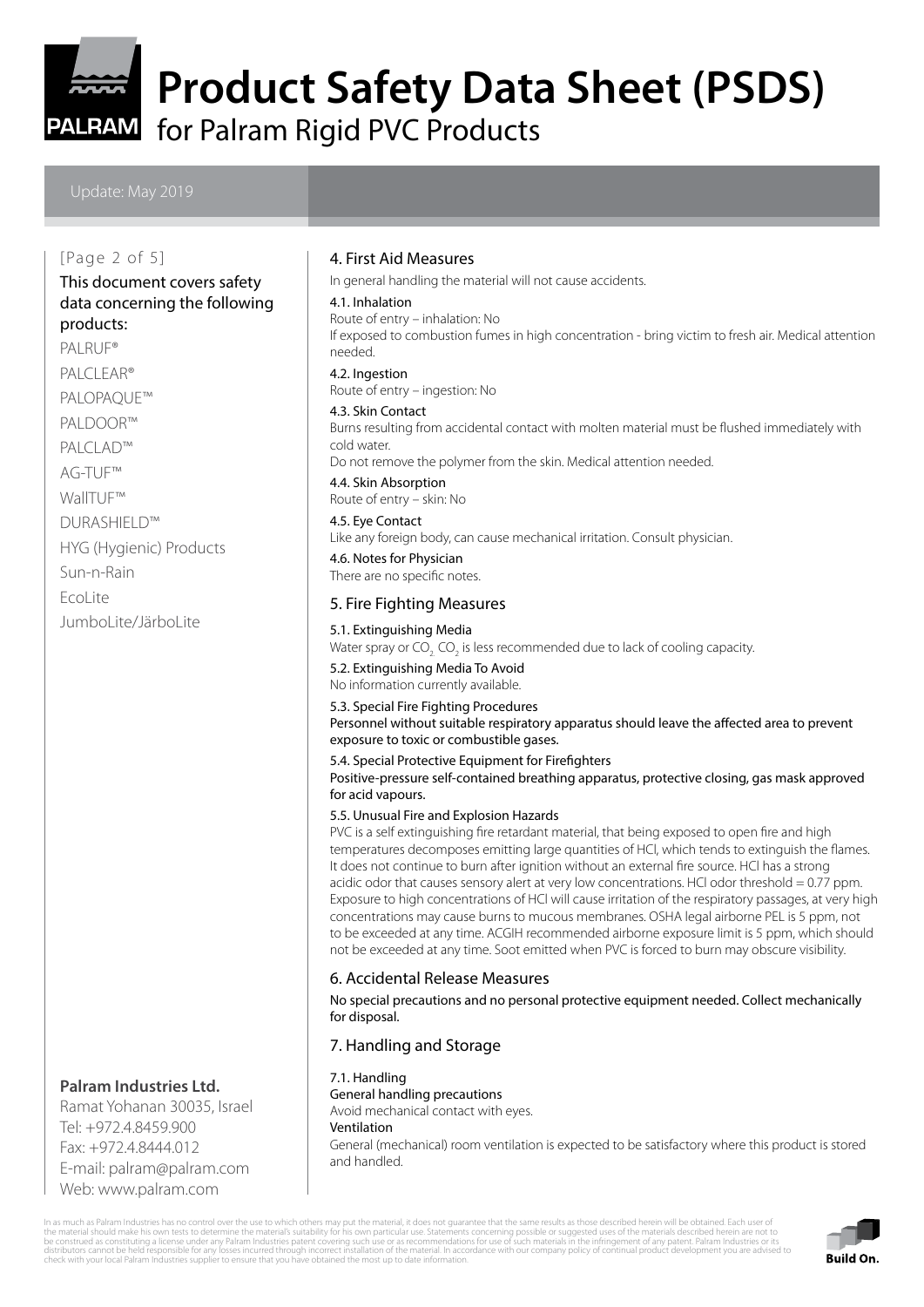

PALRAM for Palram Rigid PVC Products

#### [Page 3 of 5]

#### This document covers safety data concerning the following products:

PALRUF® PALCLEAR® PALOPAQUE™ PALDOOR™ PALCLAD™ AG-TUF™ WallTUF™ DURASHIELD™ HYG (Hygienic) Products Sun-n-Rain EcoLite

JumboLite/JärboLite

## **Palram Industries Ltd.**

Ramat Yohanan 30035, Israel Tel: +972.4.8459.900 Fax: +972.4.8444.012 E-mail: palram@palram.com Web: www.palram.com

#### Other precautions

No explosion hazard. In the event of fire, cool and overlap product with water. Static electricity discharge sparks possible during handling. Avoid contact or vicinity of flammable materials.

When opening truck or railcar for unloading, ventilate before entering.

#### Other precautions

No explosion hazard. In the event of fire, cool and overlap product with water. Static electricity discharge sparks possible during handling. Avoid contact or vicinity of flammable materials.

#### 7.2. Storage

Store in a cool shady area. No special technical protective measures required.

#### 8. Exposure Controls / Personal Protection

#### 8.1. Exposure Limits

No occupational exposure limits established by OSHA, ACGIH, or NIOSH.

#### 8.2. Personal Protection

| $0.2.1$ Crosshight Tolection      |                              |
|-----------------------------------|------------------------------|
| Respiratory protection            | No special protection needed |
| Hand protection/protection gloves | No special protection needed |
| Eye protection                    | No special protection needed |
| Other protective equipment        | No special protection needed |
|                                   |                              |

#### 9. Physical Properties

| Appearance              | ÷       | Flat or corrugated plastic sheets |
|-------------------------|---------|-----------------------------------|
| Physical State          | ÷       | Solid                             |
| Color                   | ÷       | Clear or colored                  |
| Odor                    |         | None                              |
| Density                 |         | 1.35-1.45 gr/cm3                  |
| <b>Heat Deflection</b>  |         | $62 - 65^{\circ}C$                |
| Boiling Point, 760 Hg   | ÷       | Not relevant                      |
| Viscosity               | ÷       | Not relevant                      |
| Solubility in Water     | t in    | <0.1g/100mL at 23oC               |
| pH Value                | ۰       | Not relevant                      |
| Flash Point             | ÷       | 391 o CASTM D 1929                |
| Autoignition Temp.      |         | : 454oC ASTM D 1921               |
| Flammability Limit      | ÷       | None                              |
| <b>Explosion Limits</b> | t.      | None                              |
| <b>Evaporation Rate</b> |         | : Not relevant                    |
| Percent Volatiles       | $\cdot$ | Not relevant                      |

#### 10. Stability and Reactivity

10.1. Stability

## Stable.

#### Conditions to avoid

Excessive heat, or open flame. Temperature above 150 oC will decompose raw polymer resin and liberate HCl.

#### Incompatible materials

Oxidizing agents or strong mineral acids can cause reaction.

#### Thermal decomposition

Begins above 150oC caused by fire, overheating during improper processing. Fumes damaging to health may be released.

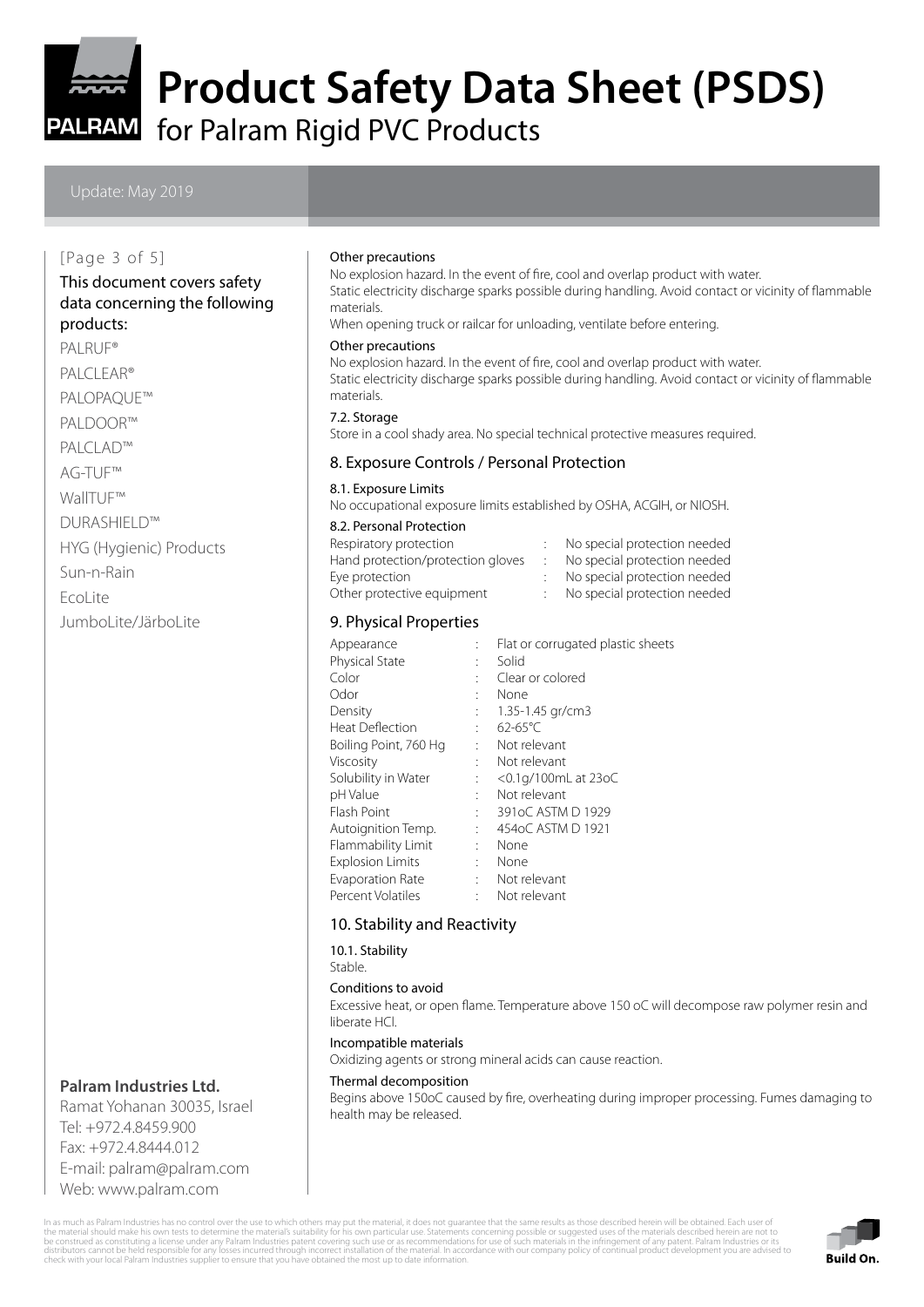

PALRAM for Palram Rigid PVC Products

#### [Page 4 of 5]

#### This document covers safety data concerning the following products:

PALRUF® PALCLEAR® PALOPAQUE™ PALDOOR™ PALCLAD™ AG-TUF™ WallTUF™ DURASHIELD™ HYG (Hygienic) Products Sun-n-Rain EcoLite JumboLite/JärboLite

## **Palram Industries Ltd.**

Ramat Yohanan 30035, Israel Tel: +972.4.8459.900 Fax: +972.4.8444.012 E-mail: palram@palram.com Web: www.palram.com

#### Hazardous decomposition products

Burning can produce the following combustion products: Carbon monoxide (CO) - is highly toxic if inhaled; Carbon dioxide (CO2) - in sufficient concentrations can act as an asphyxiant; Hydrogen chloride (HCl) - in high concentrations cause irritation of the respiratory passages, at very high concentrations may cause burns to mucous membranes.

#### 10.2. Reactivity

Hazardous polymerization : Will not occur Hazardous reactions : None.

### 11. Toxicological Information

PVC materials have a very low acute toxicity. In rats an acute LD<sub>50</sub> > 10 gr/kg of body weight. PNEUMOCONIOSIS has been described from inhalation of combustion products (effects of overexposure).

Industrial hygiene studies have shown that under normal and expected conditions of use of PVC materials, exposures are well below applicable limits.

#### 11.1. Acute Toxicological Information

|      | None                     |
|------|--------------------------|
|      | None                     |
|      | None                     |
|      | no irritation            |
|      | no irritation            |
|      | no information available |
|      | unknown                  |
|      | not listed               |
| t in | not listed               |
| to a | not listed               |
|      |                          |

#### 11.2. Other Toxicological Information

No known toxicological effects with normal use. For heating see section 10.

#### 11.3. Additional Information

No additional toxicity information currently available.

### 12. Ecological Information

#### 12.1. Persistence and Degradability

Detailed studies have not been conducted concerning the environmental fate of the product. According to present knowledge no unfavorable ecological effects are to be expected. Not generally hazardous to water. Insoluble in water, non-toxic solid.

| <b>Mobility</b>           | : No information currently available                                       |
|---------------------------|----------------------------------------------------------------------------|
|                           | Persistence and biodegrad ability : Biodegradation period - tens of years. |
| Bioaccumulative potential | : No information currently available.                                      |

#### 12.2. Environmental Risks

No hazard expectation to terrestrial or aquatic flora and fauna.

- Ecotoxicity : LD<sub>50</sub> (rats) > 10 gr/kg : IC50 (bacterial inhibition) - no data available
- Aquatic toxicity : LC<sub>50</sub> (daphnia magna) no data available

: LC50 (fathead minnow – fish) - no data available

#### 12.3. Other Information

All available ecological data have been taken into account for the development of the hazard and precautionary information contained in this safety data.

### 13. Disposal Considerations

The product is not considered hazardous under current EPA hazardous waste regulations. Recycling is the preferred method of disposal.